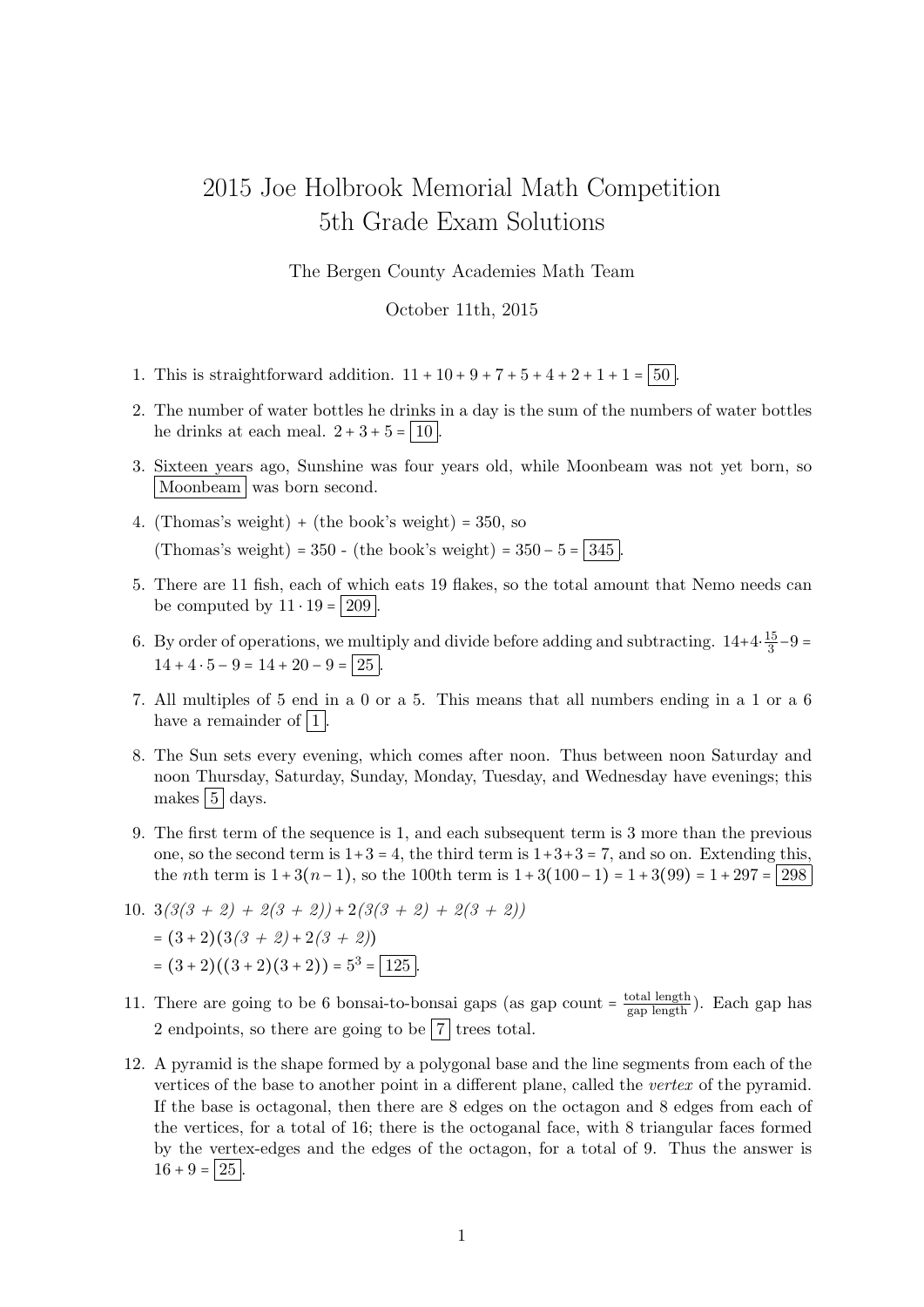- 13. Suppose Kelvin's roll is written as an ordered pair, with the first number coming from the first die. Then, the rolls that obtain a 5 are  $(1,4)$ ,  $(2,3)$ ,  $(2,3)$  (duplicated because 2 appears twice on the first one), (4,1). There are 4 desired outcomes out of  $6 \times 6 = 36$ total possible outcomes, for a final answer of  $\frac{4}{36}$ , or  $\frac{1}{9}$ .
- 14. Recognizing that each number is one more than the one before it, we can group the terms into pairs:

 $0 + (-1 + 2) + (-3 + 4) + \cdots + (-99 + 100) = 0 + 1 + 1 + \cdots + 1$ . Each positive even number ends a pair, and there are 50 positive even integers less than 100, so the final sum is  $\vert 50 \rangle$ 

- 15. If there are 2015 consecutive integers, then they must be  $n 1007$ ,  $n 1006$ , … $n 1$ ,  $n, n +$  $1, \dots n + 1006, n + 1007$ . When computing the sum, each  $n - k$  is canceled out by  $n + k$ , so the total sum is  $2015n$  and the mean is n, which is also the median of the list. The mean is 2, so  $|2|$  is the median as well.
- 16. Three-digit numbers are greater or equal to 100 and less than 1000. The least multiple of 17 greater than 100 is  $17 \cdot 6 = 102$ , and the greatest less than 1000 is  $7 \cdot 58 = 986$ . This means there are  $58 - 6 + 1 = 53$  multiples.
- 17. If Sung Hyup was 15 years old 4 years ago, he is now 19 years old. Sunny is 3 years younger than him, so he is currently 16. In two years he will be  $16 + 2 = 18$
- 18. The probe spent every month in the years 2007-2014 in space, which is  $12 \cdot 8 = 96$  months. In addition, it spends every month except January in 2006, and every month before July in 2015. Thus the total number of calendar months spent in space is  $96 + 11 + 6 = 113$ .
- 19. There are 2 hours and 29 minutes from 5:00 to 7:29. Each hour is 60 minutes long, so this is  $2(60) + 29 = 149$  minutes. Each episode is 20 minutes long, so the number of full episodes that cam be watched is the integer part of  $\frac{149}{20}$ , which is  $\boxed{7}$ .
- 20. First, we compute what Matt pays. His discount is  $10\% \times $20 = 0.1 \times $20 = $2$ , so he pays \$18 total. Tanny pays  $$25 = $20 + $5$ , so his  $15\%$  discount applies only to \$20:  $15\% \times $20 = 0.15 \times $20 = $3$  is his discount, so he pays in total \$22. Thus, the answer is Tanny, \$22.
- 21. Let's track their progress using coordinates, setting  $x+$  to be forward movement and  $y+$ to be upward movement. Their path is as follows, in relative coordinates:  $(0,0)$ ,  $(0,10)$ , (0.5,10), (0.5,2), (25.5,2), (25.5,11), (27,11), (27,1), (37,1). Their x-path has length 37. Their y-path is the sum of the absolute values of the individual y-differences:  $10+8+9+10 =$ 37. Their total path has length  $37 + 37 = |74|$
- 22. To get the least product, we want to end with a big, negative number. To achieve this, we pick two big factors with opposite signs;  $-7 \cdot 3 = -21$ .
- 23. Alex catches up by  $\frac{1}{2}$  of a foot every second. Since he needs to catch up on what is initially a 20 foot lead, he will take  $\sqrt{40}$  seconds to do this.
- 24. Simplifying the fraction and grouping some terms, we see that  $(23+46\times23+\frac{46}{2})$  $\frac{46}{2}$ ) – 48 × 23 =  $(48 \times 23) - 48 \times 23 = 0$
- 25. A square has four equal sides, so its perimeter is four times a side length, i.e.  $4 \cdot 18 = 72$ . A hexagon has six sides, so each side is  $\frac{1}{6}$  of the perimeter, which is same as the square's, so the side length is  $\frac{72}{6} = \boxed{12}$ .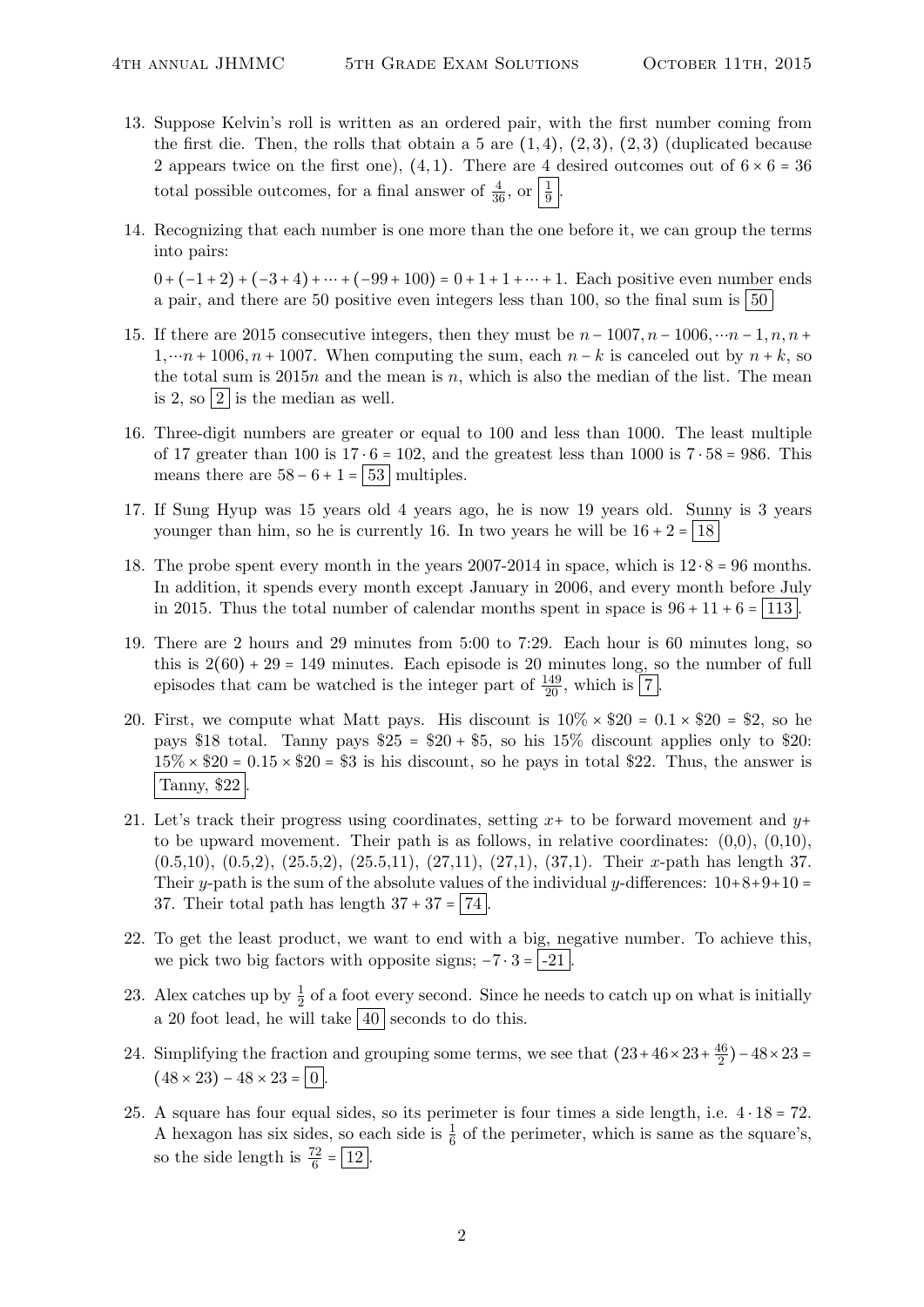- 26. Max's share is  $1-\frac{2}{5}$  $\frac{2}{5} - \frac{1}{10} - \frac{1}{4}$  $\frac{1}{4} = \frac{20 - 8 - 2 - 5}{20} = \frac{1}{4}$  $\frac{1}{4}$ . Jen eats  $\frac{2}{5} \times 20 = 8$  ounces, and Max eats 1  $\frac{1}{4} \times 20 = 5$  ounces. Thus, the answer is  $8 - 5 = 3$  ounces.
- 27. Note that  $2^1 = 2$ ,  $2^2 = 4$ ,  $2^3 = 8$ ,  $2^4 = 16$  with last digit 6, and  $2^5 = 32$  with last digit 2. Thus the lsat digits follow the pattern 2, 4, 8, 6, ... . So we see that  $2^{244}$  has last digit 6. and  $2^{245}$  has last digit  $\boxed{2}$
- 28. Notice that this is asking for the LCM of 4, 5, and 6. First take 4 and 6. It is easy to see that the LCM is 12. Now, consider 5 and 12. Since they are relatively prime, their LCM is simply their product, which is  $\vert 60 \vert$ .
- 29. There are 10 dominoes with two of the same digit, one for each number from 0-9. There are then  $\binom{10}{2}$  $\frac{10}{2}$  ways to choose the dominoes with two different digit. Thus there are  $10 + \binom{10}{2}$  $\binom{10}{2}$  = 10 + 45 = 55 different dominoes.
- 30. Let  $x$  be the favorite number. Rewriting the question as a mathematical equation, we have that  $3(x+9) = p<sup>4</sup>$ , where p is the smallest odd prime number; this is 3. So,  $3(x+9) =$  $3^4 = 81 \implies 3x + 27 = 81 \implies 3x = 54 \implies x = 18$ . We are looking for half of x, which is  $|9|$ .
- 31. Let's relabel the letters slightly:  $JHM_1M_2C$ . Since they are all different, there are 5! = 120 arrangements. But in our original word, the M's were the same. Since in a given arrangement, there are  $2! = 2$  ways to arrange them, we divide out by this factor of overcounting, to get  $\vert 60 \vert$  arrangements.
- 32.  $a_n = a_{n-1} + a_{n-2} + \dots + a_0 = (a_{n-2} + \dots + a_0) + (a_{n-2} + \dots + a_0) = 2a_n 1$  for  $n > 3$ .  $a_3 = 3$ , so  $a_8 = 2^{8-3}a_3 = 96.$
- 33. The digit in the seventh position is always removed, and there will always be a digit in the seventh position until there are less than seven digits total, i.e. when there are six; the first six digits are never touched, so the final number will be  $|123456|$ .
- 34. Think about the large cube as a  $3 \times 3 \times 3$  cube of smaller unit cubes. Then, we have simply removed one cube from each face, plus the center cube–a total of 7 cubes. Thus,  $27 - 7 = 20$  is the remaining volume.
- 35. Switching digits will not reduce an integer if its first digit is greater than or equal to its second. Because of this the only two digit numbers that satisfy the condition with the first digit n are  $nn, nn-1, ..., n0, n+1$  in total. Since a two digit number can only start with a number from 1 to 9, this means that there are  $(1 + 1) + (2 + 1) + ... + (9 + 1)$  $=$  54 valid two digit integers. And since there are 90 two digit integers,  $\frac{3}{5}$  of them work.
- 36. Suppose the first point is fixed. The second point could be either 60○ clockwise or counterclockwise from it, so the total region of the circumference is  $120^{\circ}$  degrees.  $\frac{120^{\circ}}{360^{\circ}} = \frac{1}{3}$  $rac{1}{3}$ .
- 37. If he starts with x pencils on day n, then at the beginning of the  $n^{th}$ ,  $n-1^{st}$ ,  $n-2^{nd}$ ,  $n 3^{rd}, n-4^{th}, n-5^{th}$ , and  $n-6^{th}$  days are  $x, x-1, x-2, x-3, x-4, x-1$ , respectively. Thus at the beginning of a five-day cycle he has one less pencil than at the beginning of the previous one.

 $x - 4$  should never be nonpositive, i.e.  $x - 4 \ge 1$ , so he must begin the 21<sup>st</sup> day with 4 pencils. Going backwards, on the  $16^{th}$  he started with 5, on the  $11^{th}$  with 6, the  $6^{th}$  with 7 and the  $1^{st}$  with  $\boxed{8}$ .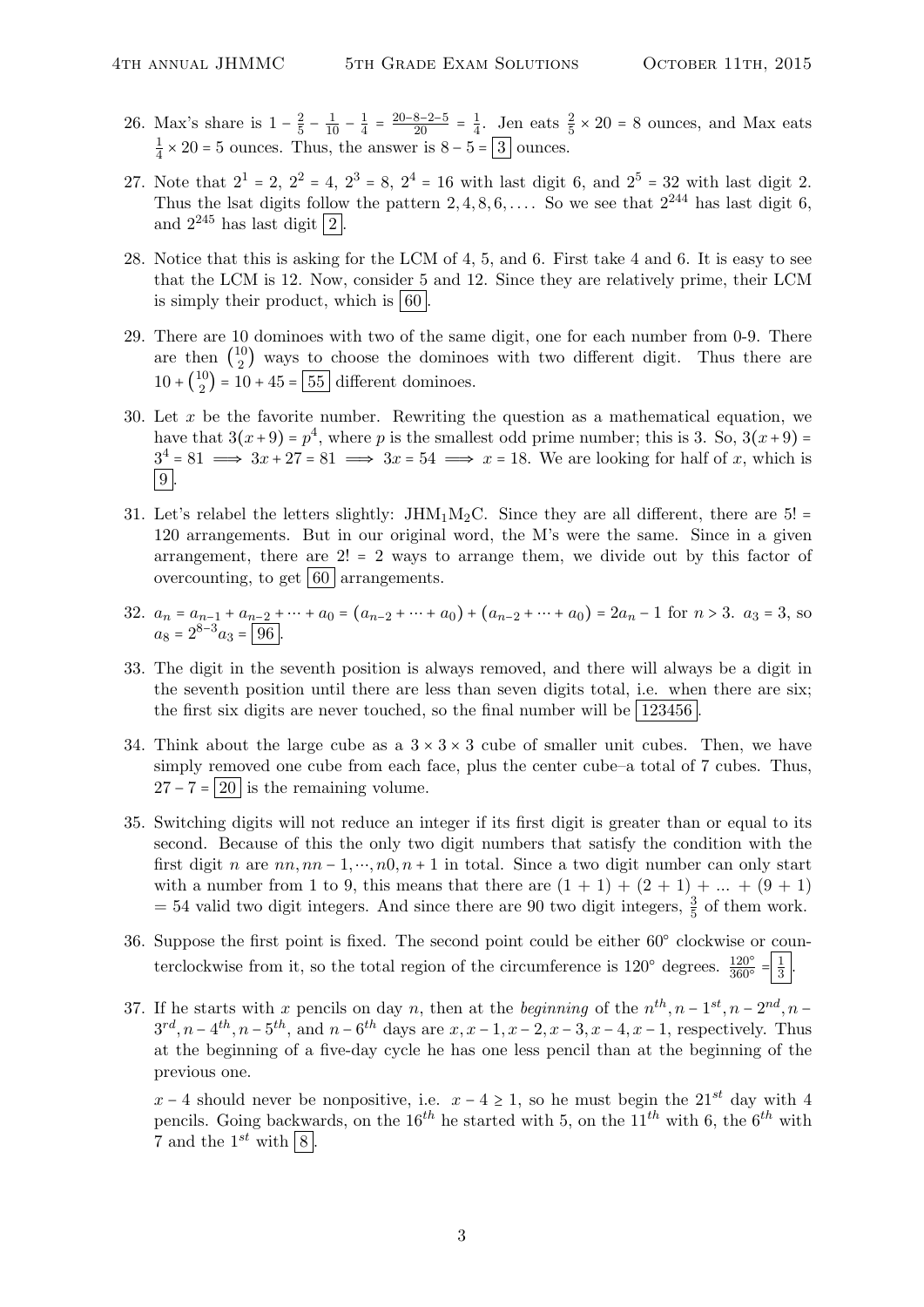- 38. Alex travels the first leg of his trip in  $\frac{300}{60} = 5$  hours, the second in  $\frac{90}{90} = 1$  hour, and the third in  $\frac{360}{40}$  = 9 hours. The total length of time is  $5 + 1 + 9 = 15$  hours. The total distance is  $300 + 90 + 360 = 750$  hours. Thus, his average speed is  $\frac{750}{15} = 50$  miles per hour.
- 39. We will approximate these relative to each other. We note that

$$
3^7 = 2187 > 2015
$$
. So  $a = 3^{2015} > 3^{21} = (3^7)^3 > 2015^3 = b$ 

We also note that  $3^6 = 729 < 1009$ .

$$
c = 1009^{1009} > 1009^{336} > 729^{336} = (3^6)^{336} = 3^{2016} > 3^{2015} = a.
$$

Thus,  $c > a > b$ .

- 40. We are given that  $\frac{a+b+c}{3} = 46$ . We want to find  $\frac{(a-7)+(b+4)+(c+6)}{3} = \frac{a+b+c+3}{3}$  $\frac{+c+3}{3} = \frac{a+b+c}{3}$  $\frac{b+c}{3}+1=\boxed{47}$ . (It turns out that the sequence information was superfluous.)
- 41. This question is solved by plotting each function and noting all intersection points.  $y = \frac{1}{x}$ x intersects with  $y = 1$  at  $(1,1)$ , with  $y = x$  at  $(1,1)$  and  $(-1,-1)$ , and with  $y = x^2$  at  $(1,1)$ .  $y = 1$  intersects with  $y = x$  at  $(1, 1)$  and with  $y = x^2$  at  $(1, 1)$  and  $(-1, 1)$ . Finally,  $y = x$ intersects with  $y = x^2$  at  $(1,1)$  and  $(0,0)$ . Careful counting reveals that there are  $\boxed{12}$ pieces.
- 42. What is  $a_7$ ?  $a_7 = a_6 \times a_5 \times \cdots \times a_1 = 41$ .  $a_8 = a_7 \times a_6 \times a_5 \times \cdots \times a_1 = (a_7)^2 = \boxed{1681}$ .
- 43. Young Guy needs to compute the sum of all products of integers ab, where  $1 \le a, b \ge 9$ . This sum is equal to  $(1 + 2 + 3 + 4 + 5 + 6 + 7 + 8 + 9)^2$ . (Do you see why? Think about the distribution property!) The sum of all ab is therefore  $45^2 = |2025|$
- 44.  $2^{2^4} 1 = 2^{16} 1 = (2^8 + 1)(2^8 1) = (257)(2^4 + 1)(2^4 1) = (257)(17)(2^2 + 1)(2^2 1) =$  $(257)(17)(5)(3)$ . This number has  $\boxed{16}$  factors in total.
- 45. Let  $d_{\ell}$  be the perpendicular distance from to line  $\ell$ .  $400 = AP^2 = d_{AB}^2 + d_{AD}^2$ ; 576 =  $BP^2 = d_{BA}^2 + d_{BC}^2$ ; 225 =  $CP^2 = d_{CB}^2 + d_{CD}^2$ ; we want  $DP^2 = d_{DA}^2 + d_{DC}^2$ . 400 + 225 - 476 =  $d_{AB}^2 + d_{AD}^2 + CP^2 = d_{CB}^2 + d_{CD}^2 - d_{BA}^2 - d_{BC}^2 = d_{DA}^2 + d_{DC}^2 = DP^2 = 49.$  Thus,  $DP = 7$ .
- 46. Note that  $(x-1)^4 = x^4 4x^3 + 6x^2 4x + 1$ , so  $x^4 4x^3 + 2x^2 4x + 1 = (x-1)^4 4x^2 =$ Note that  $(x-1) = x^2 - 4x + 6x^3 - 4x + 1$ , so  $x^3 - 4x^2 + 2x^2 - 4x + 1 = (x-1)^3$ <br>  $((x-1)^2)^2 - (2x)^2 = (x^2 - 4x + 1)(x^2 + 1) = 0$ . So either  $x^2 - 4x + 1 = 0 \implies x = 2 \pm \sqrt{2}$  $3 \implies$  $x-\frac{1}{x}$  $\frac{1}{x}$  = 2  $\pm$ √ 3 − (2 ∓  $\mathcal{F}_{\mathcal{A}}$  $(3) = \pm 2$ √  $3 \implies y = 2$ ⊃c  $\overline{3}. \ x^2 + 1 = 0 \implies x = \pm \sqrt{3}.$  $\overline{-1} \implies x - \frac{1}{x}$  $-\frac{1}{x} = 2 \pm \sqrt{3} - (2 \mp \sqrt{3}) = \pm 2\sqrt{3} \implies y = 2\sqrt{3}.$   $x^2 + 1 = 0 \implies x = \pm \sqrt{-1} \implies x - \frac{1}{x} = \frac{1}{\sqrt{-1}}$  $\pm\sqrt{-1} \pm \sqrt{-1} = \pm 2\sqrt{-1} \implies y = 2.$
- 47. Geometric sequences have the form, with first term a and ratio r,  $a, ar, ar^2, \ldots$ . The sum is  $\frac{a}{1-r}$ . So, we are given  $\frac{a}{1-r} = 3$ ,  $a + ar = \frac{8}{3}$  $\frac{8}{3}$ . We see that  $\frac{3}{8} = \frac{1}{a(1+r)}$ , so multiplying the two equations gets  $\frac{a}{1-r} \frac{1}{a(1+r)} = 3 \times \frac{3}{8} \implies \frac{1}{1-r^2} = \frac{9}{8} \implies 1-r^2 = \frac{8}{9} \implies r = \pm \frac{1}{3}$  $\frac{1}{3}$ . So now, plugging in, we have two possibilities:  $a(\frac{4}{3})$  $\frac{4}{3}$ ) =  $\frac{8}{3}$   $\implies$  a = 2, or a( $\frac{2}{3}$  $\frac{2}{3}$ ) =  $\frac{8}{3}$   $\implies$  a = 4.  $2 + 4 = 6$
- 48. We see that the number of intersections between the elements of  $A_i$  and  $A_j$  is  $|A_i| \times |A_j|$ . So, 34 =  $\Sigma(|A_i| \times |A_j|) = \frac{1}{2}$  $\frac{1}{2}((\Sigma|A_i|)^2 - \Sigma|A_i|^2)$ .  $\Sigma|A_i| = 10$ , so  $\Sigma|A_i|^2 = 32$ . We now need to find a partition of 10 into parts whose square-sum is 32. After some careful work, we see that  $(5, 2, 1, 1, 1)$  indeed satisfies this, so the answer is  $5 \times 2 \times 1 \times 1 \times 1 = |10|$
- 49. We use Vieta's formulas to see that  $a + b = 52$  and  $ab = 365$ . Thus,  $Q(x) = x^2 365x + 52$ , so again by Vieta's  $c + d = ab = 365$  and  $cd = a + b = 52$ . So,  $a + b + c + d = 52 + 365 = |417|$ .